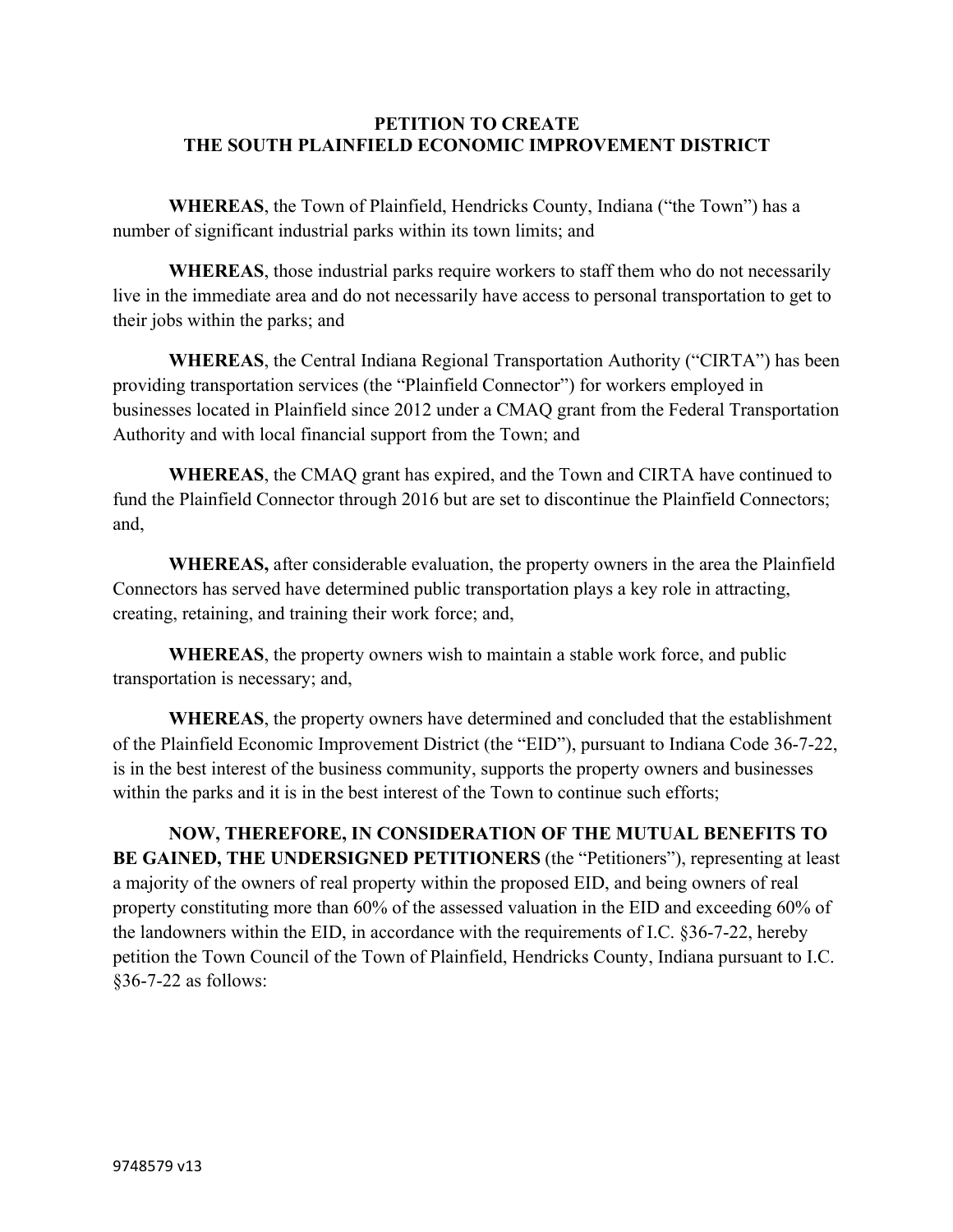Section 1. To adopt an ordinance establishing the "Plainfield Economic Improvement District" in the Town of Plainfield, Hendricks County, Indiana, which shall comprise the parcels identified on the map, Exhibit A; and identified by name, address, existing land use and zoning on Exhibit B);

Section 2. To grant to the Board charged with overseeing and managing the EID the authority to:

- i. manage and implement economic improvement project (the "Project") specifically and exclusively related to identification and retention of workers and transportation of workers to be carried out within and to/from the EID, in accordance with I.C. §36-7-22-3 and Indiana law, and the estimated annual cost of such Project being \$300,000;
- ii. the authority to determine special assessments ("EID Assessments") to fund the Project in accordance with I.C. §36-7-22-7(a)(4), I.C. §36-7-22-12, and I.C. §36-7-22-17; and
- iii. any other powers and authority necessary to further the purpose of the EID as in accordance with the provisions of I.C. §36-7-22 and Indiana law.

Section 3. To authorize the use of annual assessed value as determined by the Hendricks County Assessor's office as the basis for determining the percentage of the total benefit to be received by each parcel of property within the EID in accordance with the requirements of I.C. §36-7-22. Each parcel will be within reasonable walking distance of the project and each parcel has the potential to benefit from the Project according to its current use and zoning classification.

Section 4. To authorize the levy of EID Assessments for a period of ten (10) years beginning 2020, payable in semi-annual installments.

Section 5. The proposed list of Board of Directors includes the following:

- 1. Meritex: Jill Evans, Chair
- 2. Duke Realty: Marc Armstrong
- 3. Biynah Partners: Paige Spitz
- 4. Ambrose Property Group: Grant Goldman,
- 5. Browning Investments: Mark Susmichel, and
- 6. Non-Voting Member of the Town of Plainfield: Andrew Klinger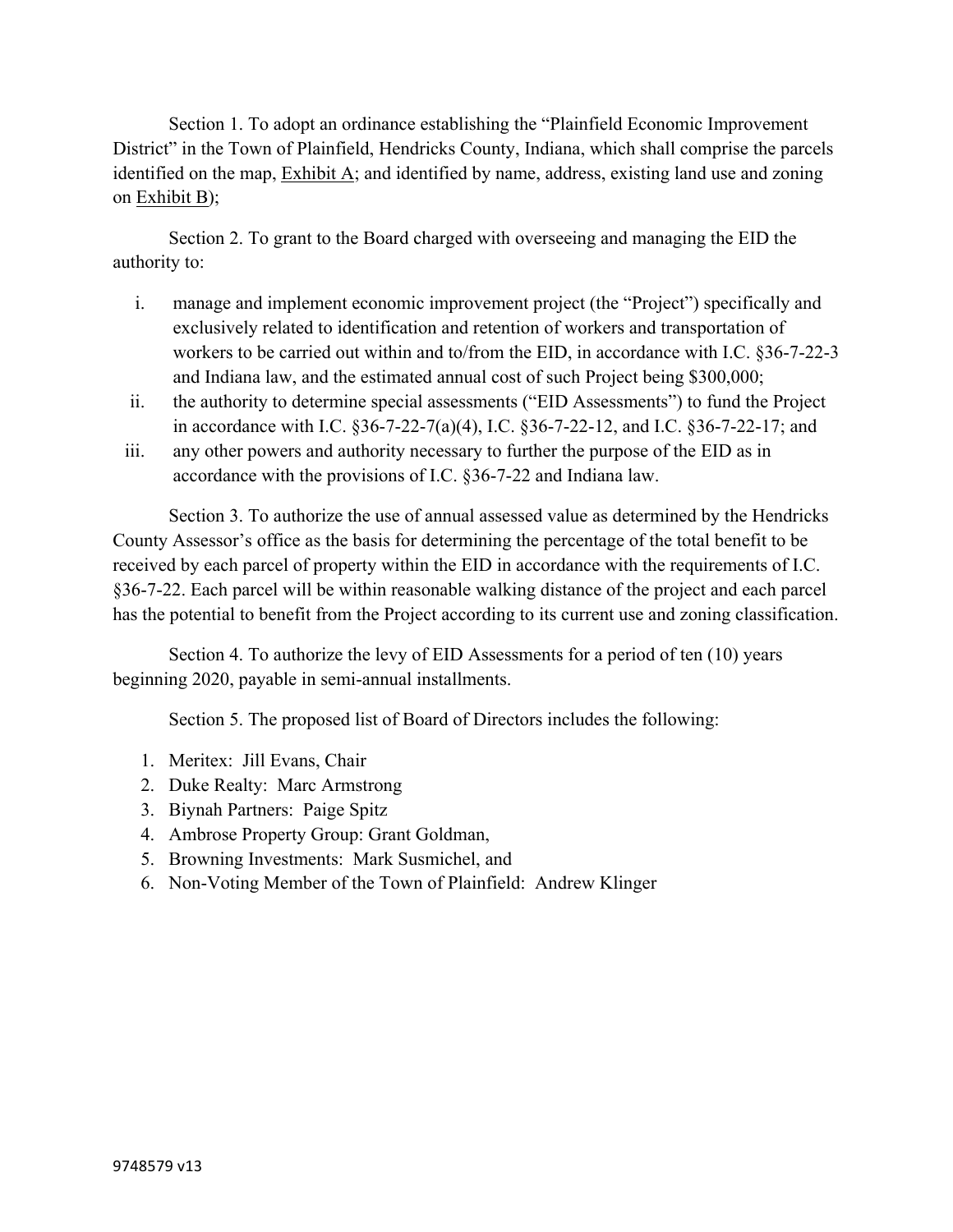## EXHIBIT A: EID Map